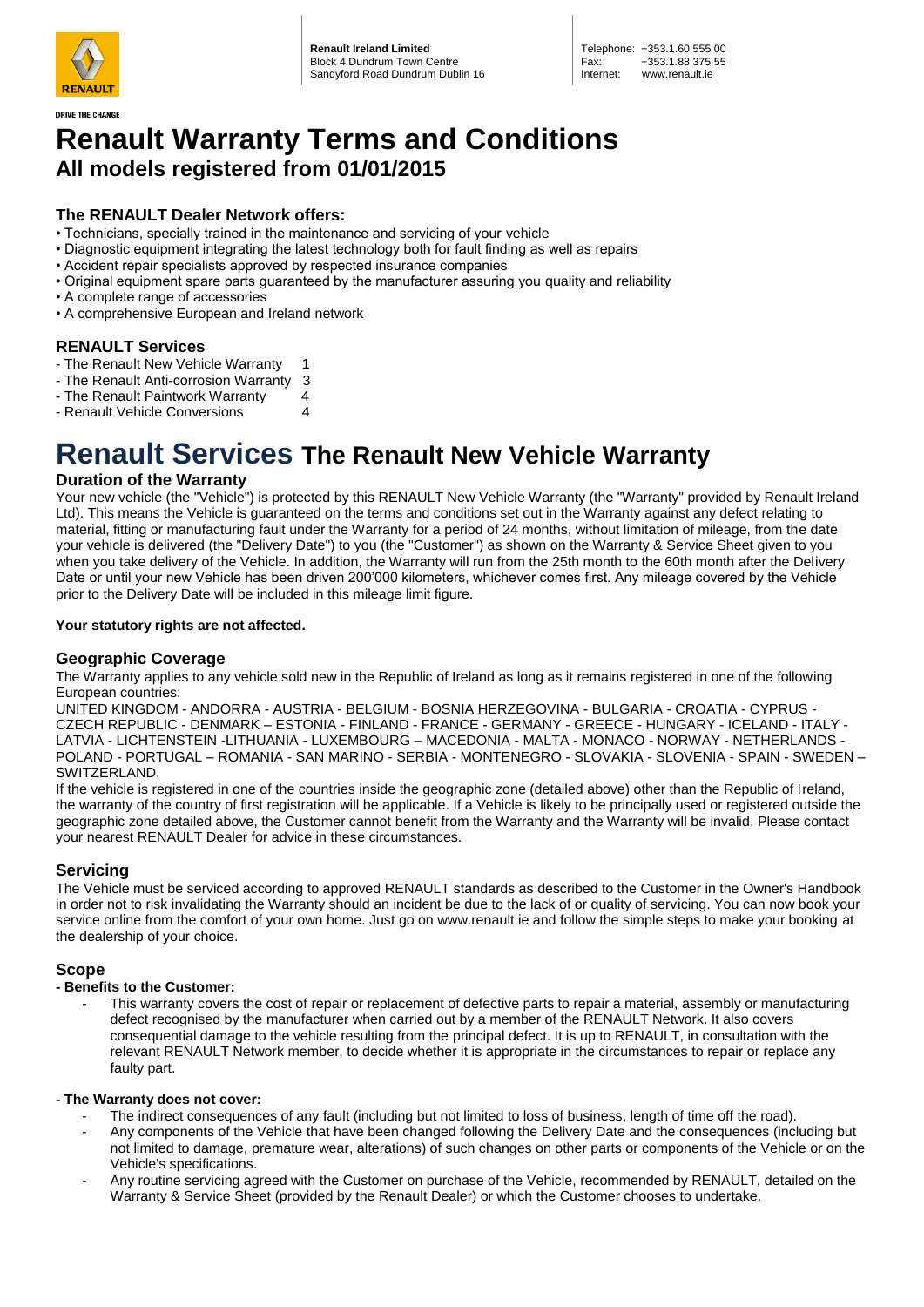

**Renault Ireland Limited** Block 4 Dundrum Town Centre Sandyford Road Dundrum Dublin 16

#### **DRIVE THE CHANGE**

- The replacement of parts damaged as a result of normal wear and tear. This includes (but is not limited to) items such as brake and clutch friction materials, exhausts, wiper blades and trim. However, such items are covered if replacement is required as a result of manufacturing or material defect.
- The damage resulting from poor Vehicle maintenance, especially when any instructions concerning the treatment, servicing frequency or care to be taken with regard to the Vehicle detailed on the Warranty & Service Sheet or in the Owner's Handbook have not been observed.

#### **- Damage caused by the following:**

- Accidents and resulting impacts (including without limitation) scratch marks, chipping caused for any reason.
- Failure to comply with RENAULT's recommendations as advised to Customers in any medium from time to time.
- Effects associated with atmospheric pollution, effects of plant resin, effects of animal pollutants such as bird droppings, effects of chemicals.
- Transportation of products.
- The use of poor quality fuel, or any type of fuel other than the type that is recommended for use with the Vehicle in the Owner's Manual.
- The fitting of non-RENAULT approved accessories.
- The fitting of RENAULT approved accessories installed without following RENAULT's recommendations as provided with the accessory or shown on the packaging or advised to the Customer by RENAULT and/or the RENAULT Network from time to time.
- Damage caused by events beyond RENAULT's reasonable control, including but not limited to:
- Lightning, fire, floods, earthquakes, acts of war, terrorism, civil commotion, sabotage, vandalism, acts of God, riots and attacks.

## **How does the Warranty work?**

#### **- To benefit from the Warranty, the Customer must:**

- Make sure the Warranty & Service Sheet does actually show the Delivery Date for the Vehicle on which entitlement to the Warranty depends.
- Go to any member of the RENAULT Network and authorise it to carry out work covered by and detailed in the Warranty.
- Present the Owner's Handbook with the Service records duly filled in, justifying the entitlement to warranty and to show that the servicing operations recommended by RENAULT have indeed been carried out.
- Have one of the RENAULT Network workshops record or point out in writing, as soon as possible, any fault covered by the Warranty. If the Vehicle is off the road and cannot be driven to a RENAULT Network member, the Customer shall contact the nearest member of the RENAULT Network.

#### **Important Points to Note**

- **The Warranty does not apply and RENAULT and the RENAULT Network members are not held responsible when:**
	- The Vehicle has been used under conditions that do not conform to those stated in the Owner's Handbook, the Warranty & Service Sheet and these Warranty Terms and Conditions (for example: overloading or the vehicle has been entered in any sort of sporting competition).
	- The fault recorded relates to the fact that the Vehicle has not been repaired, maintained or serviced to the standard recommended by RENAULT.
- **Adjustments under the new vehicle warranty**
	- The operations involved in various adjustments (wheel alignment/balance, openings, adjustments, steering wheel centring, exhaust, wiper blades etc.) are covered only once under the warranty, up to 3000 KM /2 months. The only exception would be if the operation follows replacement under warranty of the component or element to be adjusted.

#### **Compliance with Recall Notices**

In the event that RENAULT contacts the Customer directly in respect of product safety recalls and quality realignment notices, these must be complied with in full. Failure to comply will invalidate the Warranty for any particular incident or claim relating to the product safety recall or quality realignment notice.

#### **Duration**

All parts and labour services supplied under the Warranty are guaranteed under the terms of the Warranty until it expires irrespective of when during the Warranty period any parts and/or labour services are supplied (for example, if a spare part is supplied free of charge under the Warranty in the 56<sup>th</sup> month of the Warranty period, it will only be covered under the Warranty until the expiry of the Warranty in the 60th month, or 200,000 kms whichever comes first).

#### **Ownership of Parts replaced**

In return for the replacement parts fitted by RENAULT under the Warranty, the part(s) replaced within the scope of the Warranty rightfully become the property of RENAULT and the part(s) may be retained by the Dealer.

#### **Transfer of ownership of the Vehicle**

Transfer of ownership of the Vehicle does not alter the terms and conditions of the Warranty.

#### **Geographic Coverage**

- Outside the country of purchase, the Warranty will be valid under the same conditions as in the country of origin as long as the Vehicle remains registered within the geographic zone covered by the Warranty set out on page 1.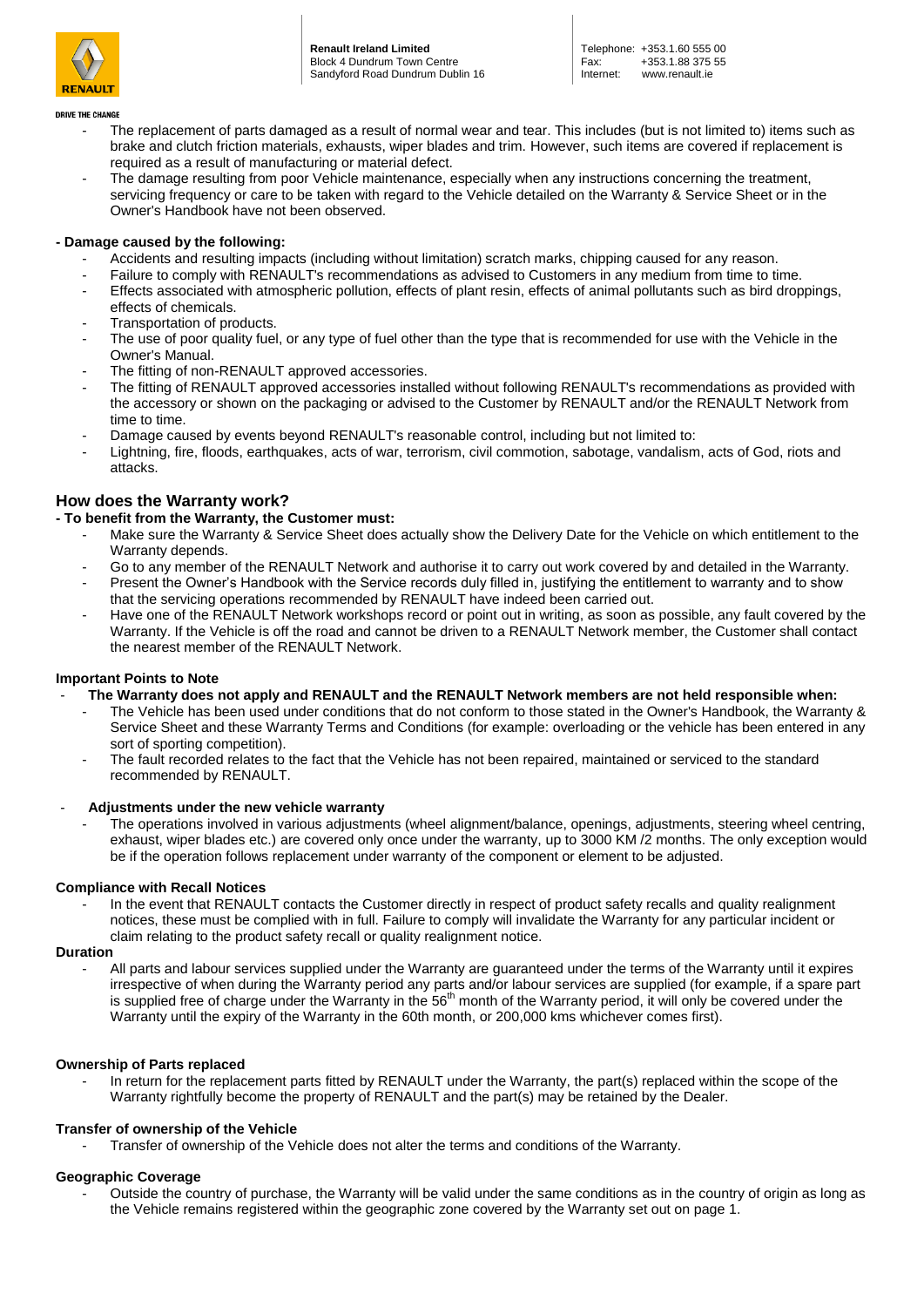

**DRIVE THE CHANGE** 

# **Renault Services The Renault Anti-Corrosion Warranty**

## **The Anti-Corrosion Warranty**

The Anti-Corrosion Warranty forms part of the Warranty and is subject to the same terms and conditions as the Warranty except that the additional conditions detailed herein also apply.

In the event of any conflict between the terms of the Warranty and Anti-Corrosion Warranty, the Anti-Corrosion Warranty terms will apply.

## **Duration of the Anti-Corrosion Warranty**

- The Anti-Corrosion Warranty applies from the delivery date of the vehicle as follows:
- All vehicles (except Master) 12 years
- Master 6 years

#### - **Geographic Coverage**

The Anti-Corrosion Warranty covers the same geographic zone as the Warranty.

## **Scope of the Anti-Corrosion Warranty**

RENAULT guarantees only the bodywork and sub-frame of all RENAULT vehicles against perforation originating from the interior of the Vehicle where the corrosion is due to a manufacturing or material fault or a problem concerning application of anti-corrosion products to Vehicle metalwork ("Protection Products") by RENAULT or a RENAULT Network Member.

The Anti-Corrosion Warranty covers repair or replacement of corroded parts of the Vehicle's bodywork and sub-frame subject to them being a result of a manufacturer defect, material fault or the application of anti-corrosion products recommended by the manufacturer.

It is the RENAULT workshop's responsibility to decide whether repair or replacement of these parts is required. The RENAULT workshop will inform the customer of this.

The RENAULT Anti-Corrosion Warranty does not cover:

- Damage not covered by the Warranty, as specified on page 2 of these Warranty Terms and Conditions.
- Mechanical elements that are not an integral part of the bodywork or subframe (alloy wheels, exhaust system...)

## **Conditions under which the Anti-Corrosion Warranty will apply**

To benefit from the Anti-Corrosion Warranty, the customer must approach any member of the RENAULT network displaying the make's brand, which are the only bodies able to carry out operations under this Warranty.

The customer must present the Owner's Handbook with the Service records duly documented (validation of the anticorrosion check coupons) to justify entitlement to the warranty.

The application of the Anti-Corrosion Warranty depends on the anti-corrosion inspections carried out on the bodywork, subframe and underbody. The inspections must be carried out at the mileages stated on the Warranty & Service Sheet and at least once every two years. The periodic services within the RENAULT Network include these inspections.

In the event of the customer requesting the Anti-Corrosion inspection carried out other than during the periodic service, the resultant costs for this inspection will be payable by the customer.

At the time of these inspections, the customer will check that the professional who has carried out the operation has properly filled in all relevant anticorrosion and subframe check coupons, thus validating the Anti-Corrosion Warranty procedure. The customer shall arrange for repairs to be carried out as soon as possible.

The application of the RENAULT Anti-Corrosion Warranty also depends on the repairs to the bodywork and the subframe being carried out in compliance with RENAULT's recommendations. The refurbishment operations or replacement of components under the conditions described in the paragraph entitled "Scope of Anti-Corrosion Warranty" will take the general condition of the vehicle into account as regards to its age, mileage and the level at which it has been maintained.

The replaced parts under the Anti-Corrosion Warranty will become the full legal ownership of RENAULT.

The refurbishment operations and components fitted under the Anti-Corrosion warranty are covered until the end of the initial Anti-Corrosion Warranty period. Transfer of ownership of the vehicle does not alter the terms and conditions of the Anti-Corrosion Warranty.